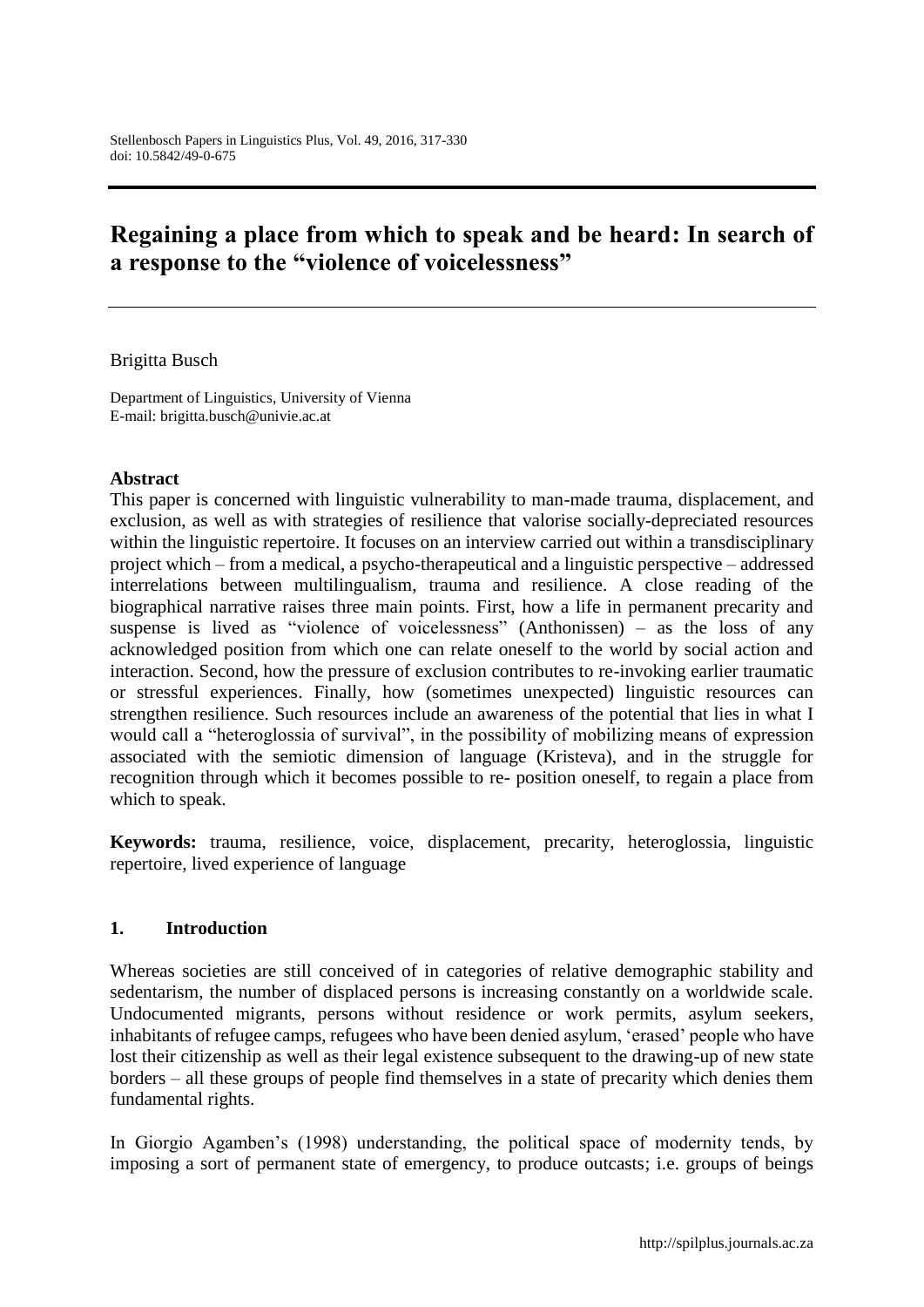under the spell of law but not under its protection, thus reduced to 'bare life'. Drawing on Aristotle, Agamben distinguishes between the biological existence (*zoe*) and the political life of speech and action (*bios*). The notion of 'bare life' refers to a mode of being that is produced by the sovereign political realm through mechanisms of exclusion and measures of exception that, from ancient times on, have been essential to the constitution of the political body as such. 'Bare life' thus designates the *homo sacer*, the outcast reduced to nothing but existence. In today's times and societies, the exclusion from basic rights has become a mass phenomenon which affects various subgroups of displaced persons to differing degrees. In Agamben's view these outcasts represent an 'exception', but the mechanisms that made them into exceptions can be used at any time on anyone.

For Hannah Arendt, to whom Agamben refers amply, the stateless refugees and displaced persons during and after World War II are paradigmatic for the (totalitarian) denial of rights to those who are in most urgent need of them:

The paradox involved in the loss of human rights is that such loss coincides with the instant when a person becomes a human being in general without a profession, without a citizenship, without an opinion, without a deed by which to identify and specify himself – and different in general, representing nothing but his own absolutely unique individuality, which, deprived of expression within and action upon a common world, loses all significance.

Arendt (1952:302)

The aim of this paper is to shed light from a sociolinguistic perspective on what it means to be "deprived of expression within and action upon a common world", on how people live such a 'bare life' as a traumatic experience of silencing and voicelessness and how they cope with it in developing (sometimes unexpected) linguistic resources. I first discuss theoretical approaches to vulnerability and resilience as well as to voice and voicelessness which contribute to a better understanding of the language-biographical narrative that is subjected to a close reading in the following section. The interview was carried out within a transdisciplinary research project on traumatic experience, multilingualism and resilience. Finally, I argue that all three elements of the Bakhtinian triad of discourse, language and voice play an essential role in the process of coping with and recovering from traumatic experiences.

# **2. Trauma and voicelessness**

In her work dealing with hearings of the Truth and Reconciliation Commission (TRC) in South Africa, Christine Anthonissen (2006a, 2006b, 2009) has approached, from the angles of sociolinguistics and critical discourse analysis, the topic of traumatic experiences and particularly of how distressing memories can be related in such a way that they are heard.

To define the notion of 'trauma', I will first invoke some points generally agreed upon in contemporary research on trauma (cf. van der Kolk, McFarlane and Weisaeth 2007). Traumatic experiences can have extremely severe and long-lasting consequences on the health of the affected persons. Such consequences include sudden exposure to overwhelming emotions ('flashbacks'), nightmares or panic attacks, a drive to re-enact traumatising situations, attitudes of avoidance, ('frozen state', 'psychic numbing'), partial loss of memory, different forms of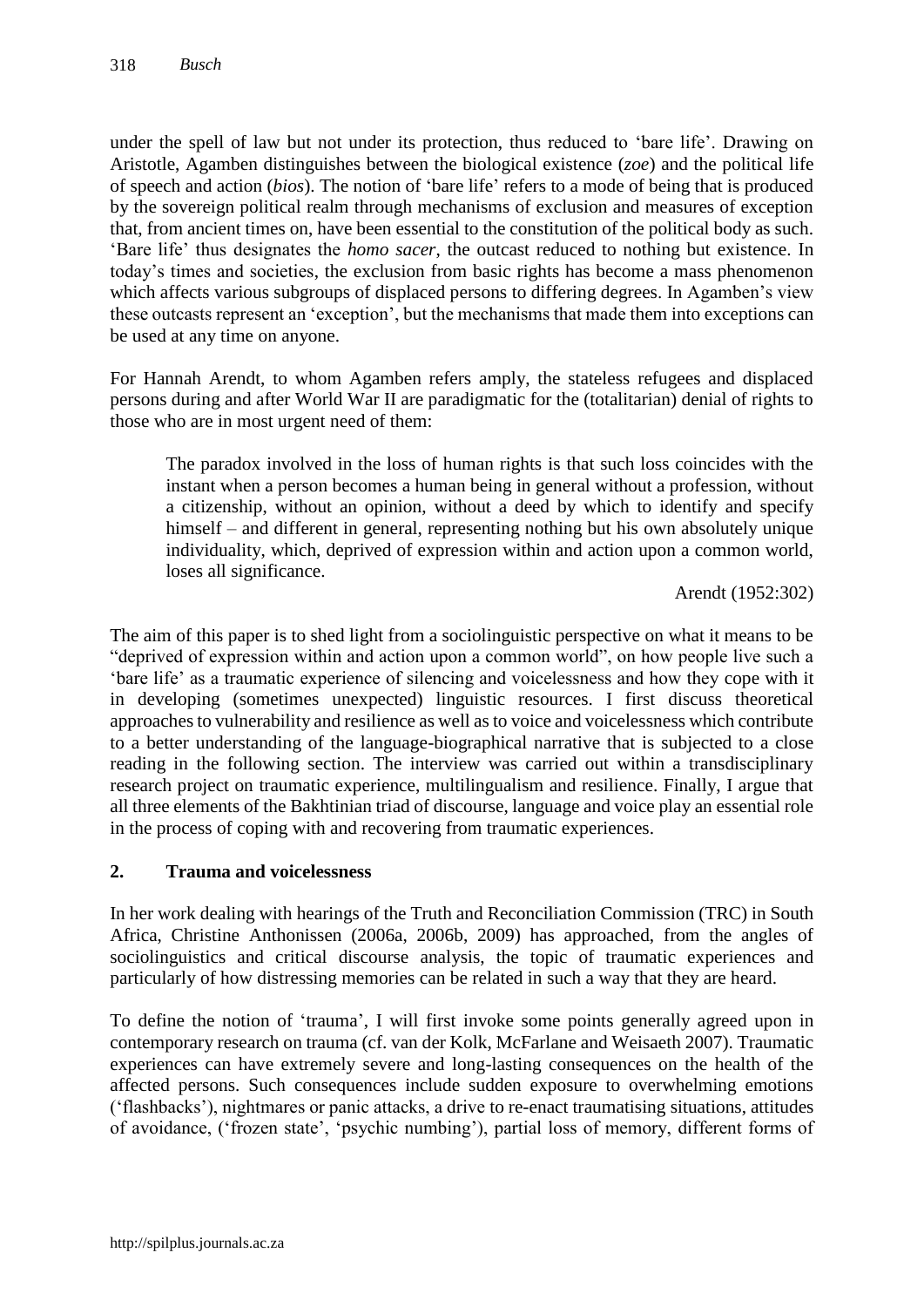somatization, and dissociation. The cause of a traumatic experience can be a single event, a series of repeated (sequential) events, or the continuous exposure to emotional stress.

In the context of forced displacement and migration, different causes can accumulate into a chain of stressful experiences: a situation of threat and persecution in the country of origin, distressing circumstances during the trajectory of migration (*Fluchtweg*), ongoing insecurity, experiences of exclusion, and deprivation of rights in the country of final destination.

In the attempt to understand the way in which trauma operates, scholars often refer to the ground-breaking work of the French psychiatrist Pierre Janet at the end of the 19<sup>th</sup> and the beginning of the 20<sup>th</sup> century. In his view, "emotional accidents" (his term for what we would today call "traumatic experiences") happen when one is exposed to a sudden change of the physical and, most importantly, social environment: a change so incisive that one is not able to adapt oneself because of a lack of time or vital resources. A disruptive event becomes an "emotional accident" when one is not able to assimilate such a lived event into one's personal perception, to relate it to previous experiences and memories (Janet 1904). The difficulty of putting traumatic experience into words, of representing it symbolically through language and integrating it into a narrative of the Self, derives precisely from this impossibility of assimilation and connection to the world of one's experiences. In this sense, the traumatic experience can also be conceived of as a sort of non-experience (Fischer 2012) that is lived as a fundamental disruption of the basic expectation that 'the world will go on'; the trust in what Edmund Husserl (1939/1985:51) has called *das Undsoweiter*, the 'and-so-on'.

The threatening power of a potentially traumatizing event thus always has to be considered in relation to a person's potential to cope with it (Fischer and Riedesser 1998). In many therapeutic approaches, priority is given to the construction (or imagination) of safe spaces and the development of resources that can strengthen resilience, rather than to a sometimes risky confrontation with the traumatic memory (Reddemann 2011). That different people experience potentially traumatizing situations and cope with them in different ways is a fact to which Lev S. Vygotskij (1994) already drew attention in a study carried out in the early 1930s on the emotional experiences (*perezhivania*) of three siblings from one family. From the children's differing reactions to the domestic violence they had suffered, he concludes that the social environment does not impact directly in a static way, but only through the way in which it is experienced and interpreted. This interpretation is dynamic, as it changes according to the development of each child. For Vygotskij (1994:19), the key to any human being's development lies in social interaction; in the development of what he calls "power of speech".

The focus of this paper is on how situations of exclusion or "exception" that are lived as traumatic experiences can lead to the loss or rather to the denial of the "power of speech", and how, eventually, this power can be redeveloped or re-appropriated. Drawing on an anthropological study in the context of the TRC hearings carried out by Alexandro C. Cuéllar (2005), Christine Anthonissen (2009) developed the concept of the 'violence of voicelessness' to characterize the effects of imposed policies of explicit and implicit censorship that are experienced by victims of violence as a silencing  $-$  or an expropriation  $-$  of their personal life stories. She deplores the fact that traumatized people are often not in a position "to contribute to a discourse in which they should be central participants" (Anthonissen 2009:99). As the concept of the 'violence of voicelessness' is central to my contribution, I will first briefly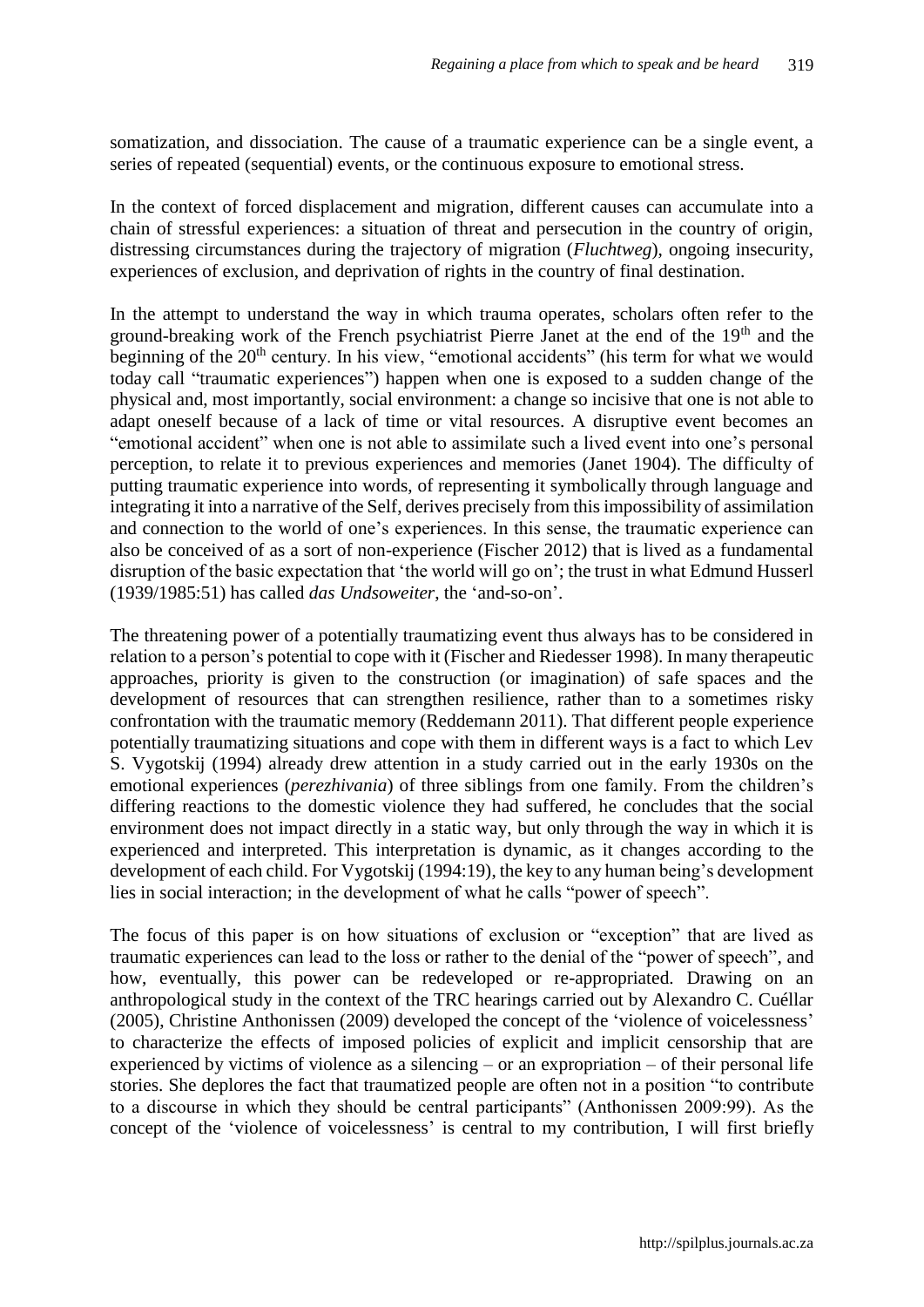discuss the term "voice", referring to Mikhail Bakhtin, Maurice Merleau-Ponty and Dell Hymes.

In Bakhtin's (1981) conceptualization of heteroglossia, the notion of 'voice', along with those of 'discourse' and 'language', is one of the core elements (Todorov 1984): the term "discourse" (or "speech types") refers to (contradicting) worldviews that correspond to specific socialideological worlds, each of which is situated in time and space. Such ideological plurality over time condenses into linguistic differentiation, variation, or language change; in turn, the term "voice" points to the way in which individual speakers – through their linguistic choices drawing on and responding to others' voices – position themselves in relation to discourses and languages:

Consciousness finds itself inevitably facing the necessity of having to choose a language. With each literary-verbal performance, consciousness must actively orient itself amidst heteroglossia, it must move in and occupy a position for itself within it, it chooses, in other words, a "language".

Bakhtin (1981:295)

To understand what happens when the possibility to choose and to occupy a specific position within the social world is denied, I suggest that we turn to the French philosopher Merleau-Ponty (2002). In his phenomenological approach, Merleau-Ponty offers highly interesting reflections on language, which for him is first and foremost about positioning oneself in relation to the world and projecting oneself towards the other. Thus, language is not conceived of primarily as a system of symbolic representation, but as an intersubjective bodily gesture to open and to relate oneself to the other, to the world. In contrast, to have no place from which to speak results in a gesture of closure, in a freezing of the bodily movement, in a loss of voice, in a shutting-off from the world:

[...] the move towards the future, towards the living present or towards the past, the power of learning, of maturing, of entering into communication with others, have become, as it were, arrested in a bodily symptom, existence is tied up and the body has become "the place where life hides away".

Merleau-Ponty (2002:190-191)

Interestingly, Hymes (1996) introduces the concept of 'voice' from its opposite: from the denial of voice, which he demonstrates using the example of underprivileged groups in the United States. He then develops, in a Marxian sense, the notion of 'negative' and 'positive' freedom, whereby negative freedom is understood as "the freedom from denial of opportunity due to something linguistic, whether in speaking or reading and writing", while positive freedom is defined as "the freedom for satisfaction in the use of language". According to Hymes, these two kinds of freedom converge in the concept of 'voice', which encompasses "freedom to have one's voice heard, freedom to develop a voice worth hearing" (Hymes 1996:64).

From different angles, but in a complementary way, these concepts shed light on what it means to have or to not have voice, a social place to speak from. Trauma can entail a loss of voice, but equally a constant denial of voice can be lived as a traumatic experience. In a similar way, developing resilience and developing voice go hand in hand, voice being a result of resilience as well as one of its prerequisites.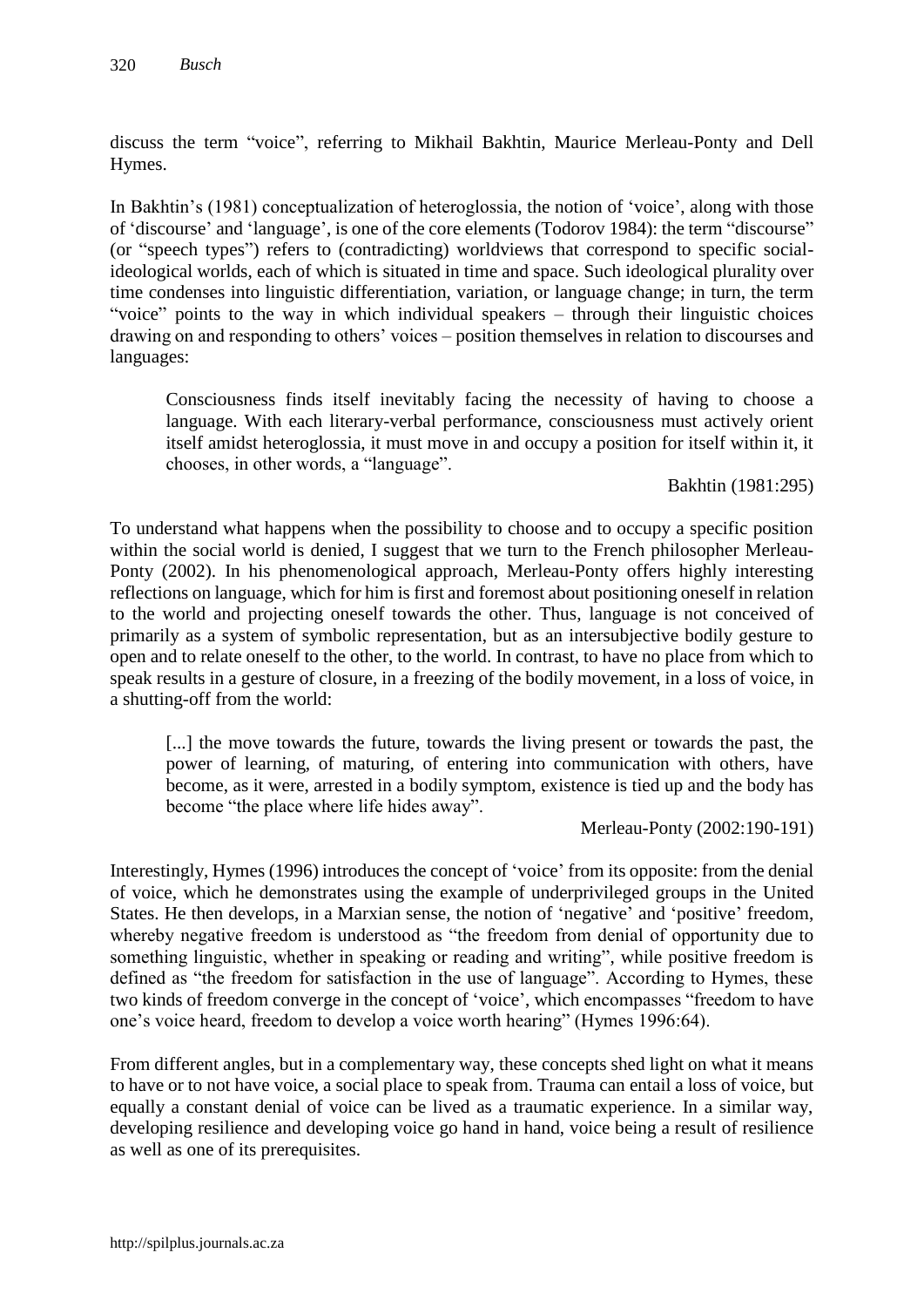#### **3. Lived experience of language**

The empirical example that this paper is based on originates from a transdisciplinary pilot study<sup>1</sup> which was carried out in the psychiatry ward of a hospital in Austria and explored the interrelationship between multilingualism, trauma and resilience. At the heart of the project was the concept of *Spracherleben* ('lived experience of language'). This concept, which foregrounds the intersubjective, bodily-emotional dimension of language, refers to how we perceive ourselves as speakers and how we believe ourselves to be perceived by others in particular situations of interaction (Busch 2015).

In the project we used a multimodal dialogical approach, in which a language-biographical narrative is elicited through the drawing of a language portrait (Busch 2012). Inviting the participants to speak about their linguistic repertoire, their lived experience of language, their language practices and linguistic desires, proved to be a suitable means to allow them to speak about their life trajectories without focusing on traumatic or otherwise stressful experiences. The fact that language can be conceived of in a twofold manner – as an emotional space of experience intimately tied to oneself and at the same time as an 'externalized object' – allowed the participants to regulate the level of proximity to or distance from their own lived experience (of language) at every moment of the interview. Whereas approaches to multilingualism in psychotherapy usually assume a dichotomy between an emotionally-loaded first language and a rather 'neutral' second language, we conceived of the linguistic repertoire in our approach as a complex ensemble of dispositions that reflect intersubjective (bodily and emotional) language experiences superimposed on one another along the life axis. Based on our earlier work (e.g. Busch 2012), we could expect that this would ease the access to remote layers of previous experiences.

In what follows, I offer a close reading of one of the language-biographical narratives generated in the course of the abovementioned project to explore how living a life in precarity, a life without a secure legal status, makes it difficult to develop one's voice and to be heard. I raise three main points: first, how a life in permanent precarity, suspense and anguish is lived as the "violence of voicelessness" – as the loss of any acknowledged position from which one can relate oneself to the world by social action and interaction; second, how exclusion, social isolation and the feeling of being locked in contribute to reinvoke earlier traumatic or stressful experiences; and third, how, in a countermove, (sometimes unexpected) linguistic resources can be developed to strengthen resilience.

#### **4. Isolation, anguish and anger – A life in suspense**

 $\overline{a}$ 

Mrs. L., who grew up in Romania, is at the time of the interview in her early forties. She speaks about the difficulties she had after her marriage in joining her husband, who lived as a migrant worker in Austria. Over a five-year period, during which she continued to live alone with her daughter in Romania, she struggled in vain to obtain a visa. She then decided to join her husband in Austria so that the family could be reunited. While father and son had a legal status, for some obscure reasons Mrs. L. and her daughter were denied residence permits. After 13 years of a

<sup>1</sup> "Multilingualism and resilience – A transdisciplinary explorative pilot study" carried out in 2012–2014 by Martin Aigner (Psychiatry and Psychotherapeutic Medicine, Medical University of Vienna), Brigitta Busch (Department of Linguistics, University of Vienna) and Luise Reddemann (Psychotraumatology and Psychological Medicine, University of Klagenfurt); http://heteroglossia.net/Resilienz-und-Mehrsprachigkeit.121.0.html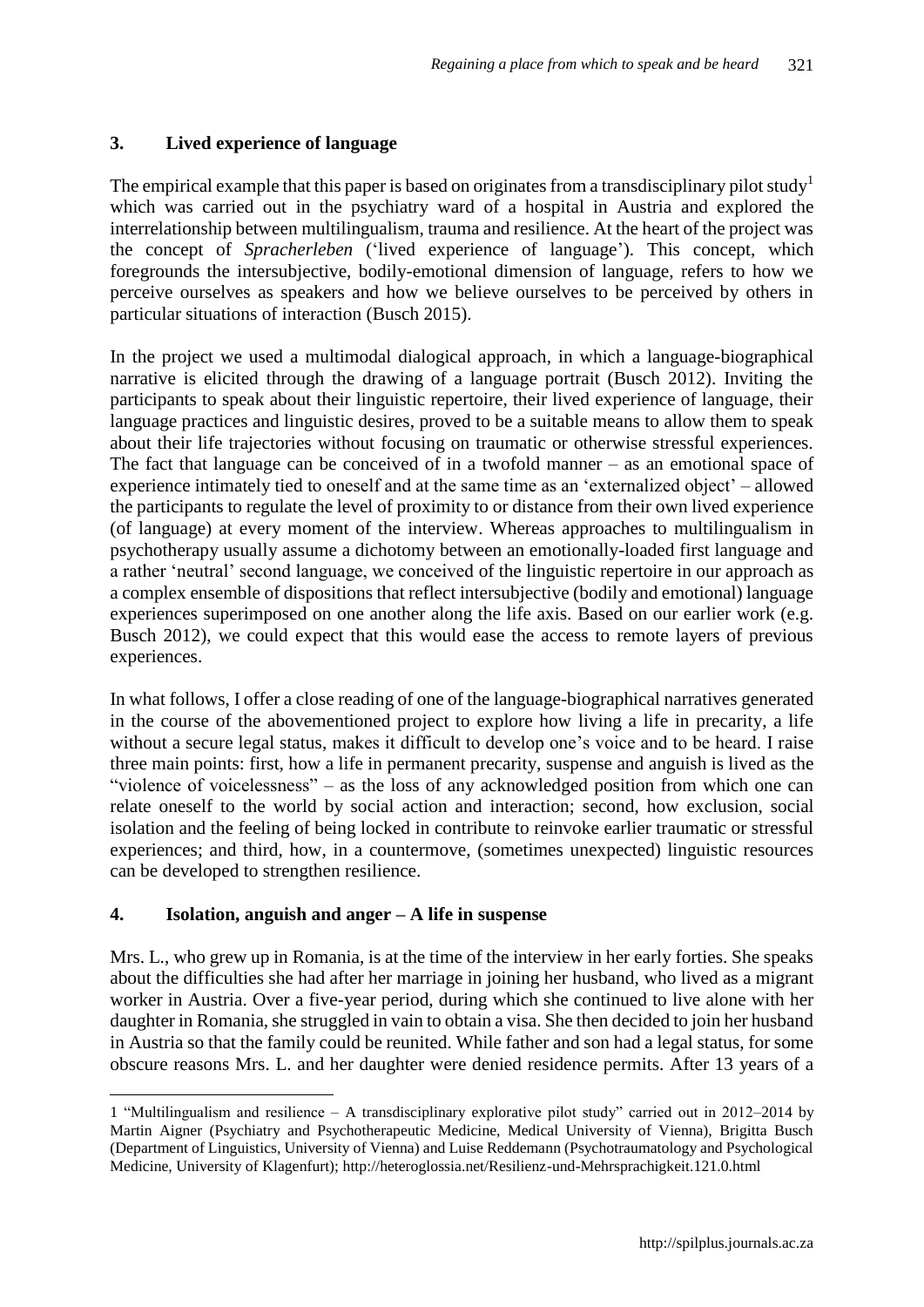life in hiding, she finally obtained her permit. She relates her breakdown, which occurred shortly after the legalization of her status, to the endless *Kampf mit Papiere* [fight with documents] to which other problems accrue (illnesses, relocations, domestic disputes, water damage...). Living in precarity, in a permanent "state of exception" (Agamben 1998), means being at the mercy of unpredictable and incomprehensible decisions that concern vital interests and fundamental rights. Mrs. L. repeatedly insists on this aspect, as in the following quote:

*ich kann mir [die Verweigerung der Aufenthaltsbewilligung] bis heute nicht erklären. Ich weiß nicht die Grund und ich weiß nicht diee (2s)/ und jetzt bin ich endlich zu müde. [...] manchmal bin ich sauer, manchmal bin ich wütend, weil • denk ich mir, wenn ich hätte • längere Jahre gearbeiet, ((ea)) hätte v/ • • viel erreicht auch für Familie und für mich [...].*

'I cannot explain myself until today [the refusal of the residence permit]. I don't know the reason and I don't know this (2s)/ and now finally I am too tired. [...] sometimes I am sour, sometimes I am furious, because • I think if I had • worked for more years ((ea)) I could have achieved  $m \rightarrow \infty$  much for my family and for me [...].'

Mrs. L. describes her energy-consuming 13-year-long fight for recognition as a period in which she loses confidence in her internal and external environments as being structured, predictable and explicable – a feeling that, following Aaron Antonovsky's (1979) research on salutogenesis, is indispensable when it comes to coping with stressful experiences. In contrast, Mrs. L. sketches the possibility of a life in which things are "normal", structured and predictable:

*ich hätte schon gern, a, a, normales Job, a fixes Job,/ dass ich auch wie alle andere normale Menschen, in • • Arbeit gehe und komme,*

'I would much like a, a normal job, a permanent job,/ that I go like all other normal people to • • work and come,'

In contrast, Mrs. L. gives an example of how she experiences precarity and insecurity in daily life:

*L: Ahm (1,5s) das war so: Ich habe immer Angst gehabt, dass ich ah auf-geschoben werde, I: Abgeschoben. L: abgeschoben, // I: Ja. // L: und ich hab immer geguckt, wenn a Polizeiauto oder < so • • ((leicht zittrig)) > vorbei, ich war im Fenster, immer, das war • • über zehn Jahre.* 

L: Ahm (1,5s) it was like that: I was always afraid, that I will be post-pelled,

I: Expelled.

L: expelled, //

I: Yes. //

L: and I always looked, if a police car or  $\lt$  so  $\cdot \cdot$  ((somewhat shaky))  $\gt$  comes along, I was at window, always, that was over • • ten years.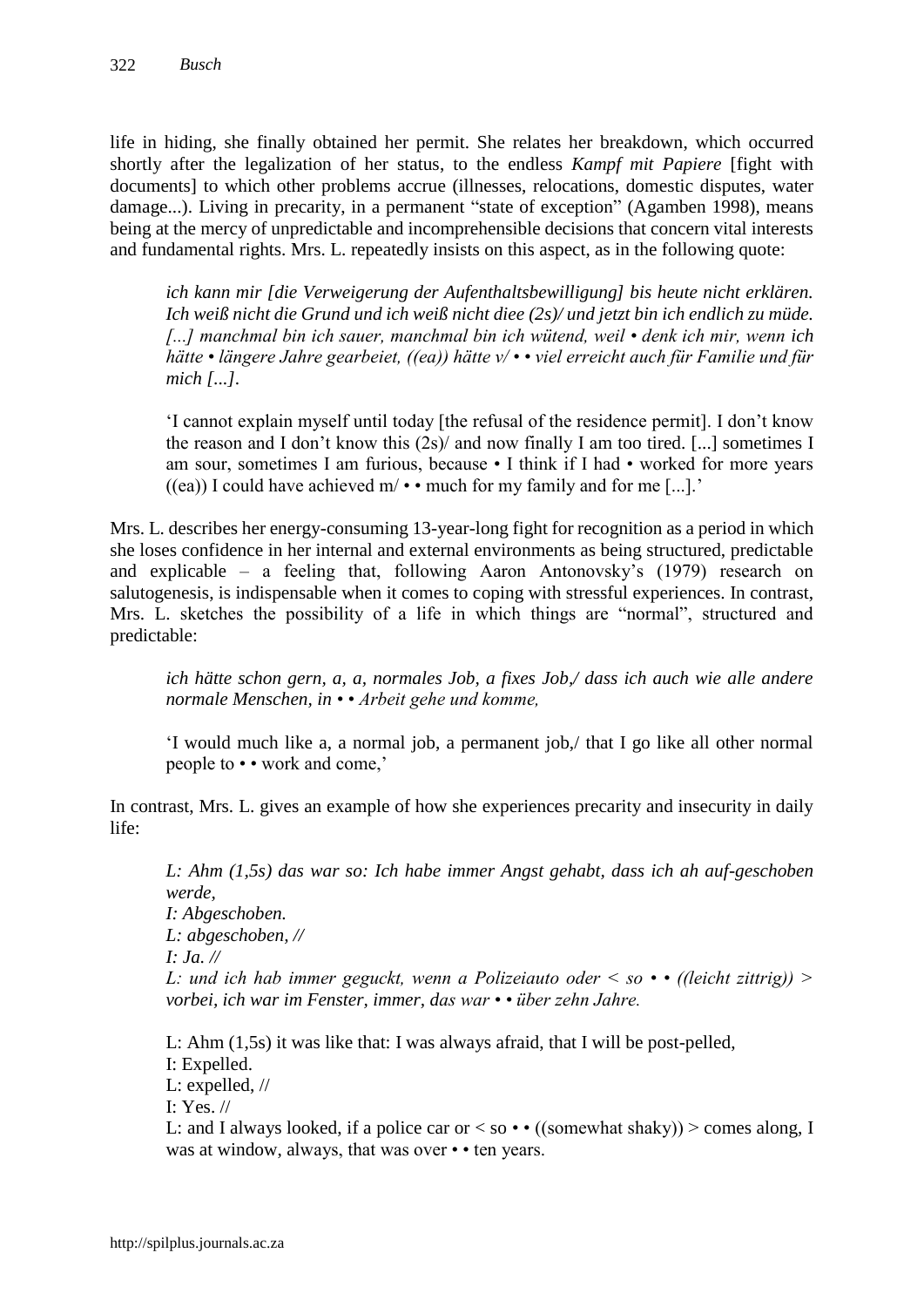Afraid of being discovered or denunciated, Mrs. L. tends, as she tells, to reduce her contacts outside the nuclear family insofar as possible.

*L: Früher war ma gemobbt und von Nachbar und das war schwer, weil ich war ganze Za/ Zeit zuhause mit Kinder. ((ea)) Meine Mann war in Arbeit [...] er [der Nachbar]*  hat so geschrien und so hat ah • • geschrien: "Scheiß Ausländer!" Und "Gehts ihr *weg!" und, und hat so viel Schlüssel hier gehabt, hat alles zugesperrt, zehn Mal kon/ zu kontrolliert, ((ea)) und dann ich mu/ ich musste auch ab und zu in Garten mit Kinder. Weill das geht nicht, ne? //*

*I: Natürlich. Nein. //* 

*L: nur drinnen und, und, und die Gardinen zu und Fenster zu*

L: Before at home we were mobbed and by the neighbour and that was difficult, because I was at home all the to/time with the children. ((ea)). My husband was on work [...] he [the neighbour] shouted, and so ah he • • shouted: "Damned foreigners!" And "You go away!" and, and he had so many keys here, locked everything, con/controlled ten times,  $((ea))$  and then I ha/had to go every now and then with the children. Because it does not work, no? //

I: Of course. No. //

L: to be only inside and, and curtains closed, windows closed

In this sequence Mrs. L. speaks about an aspect of her life in precarity, which is so to say metaphorically represented by the neighbour: with his xenophobic utterances he denies her the right to be in Austria and gives her the feeling of being controlled and locked in. What she describes is a situation of confinement and of social isolation; a situation that requires that one become almost invisible and inaudible; a situation in which one has no position and can take no stance from which to speak and be heard. It corresponds to what Arendt (1952:302) says about the stateless refugee who "deprived of expression within and action upon a common world, loses all significance".

#### **5. Invoking past experience**

At another moment in the interview, Mrs. L. speaks about her childhood and youth in a Ukrainian-speaking village in Romania, highlighting specific memories linked to the minority background of her family. What she shares about her experiences and feelings connected to her life as a migrant without status and rights in Austria has its parallel in how she recalls the precarity of belonging to the marginalised Ukrainian-speaking minority in the totalitarian Ceaușescu state. Being locked in, policed, controlled, the experience of not having a language (or the 'right' language), not having a voice, is not new for her in the "state of exception" (Agamben 1998) in which she finds herself during her 13 years in Austria. Rather, this reinvokes earlier experiences.

In the late 1970s, at the time when Mrs. L. began school in her Ukrainian-speaking village, the Romanian language policy was oriented towards homogenization and Romanization. Schools with Ukrainian as medium of instruction were closed, the Greek Catholic Church to which Ukrainians in Romania mostly belonged was prohibited and transformed into a subunit of the Romanian Orthodox church. This policy led to massive assimilation, which found its expression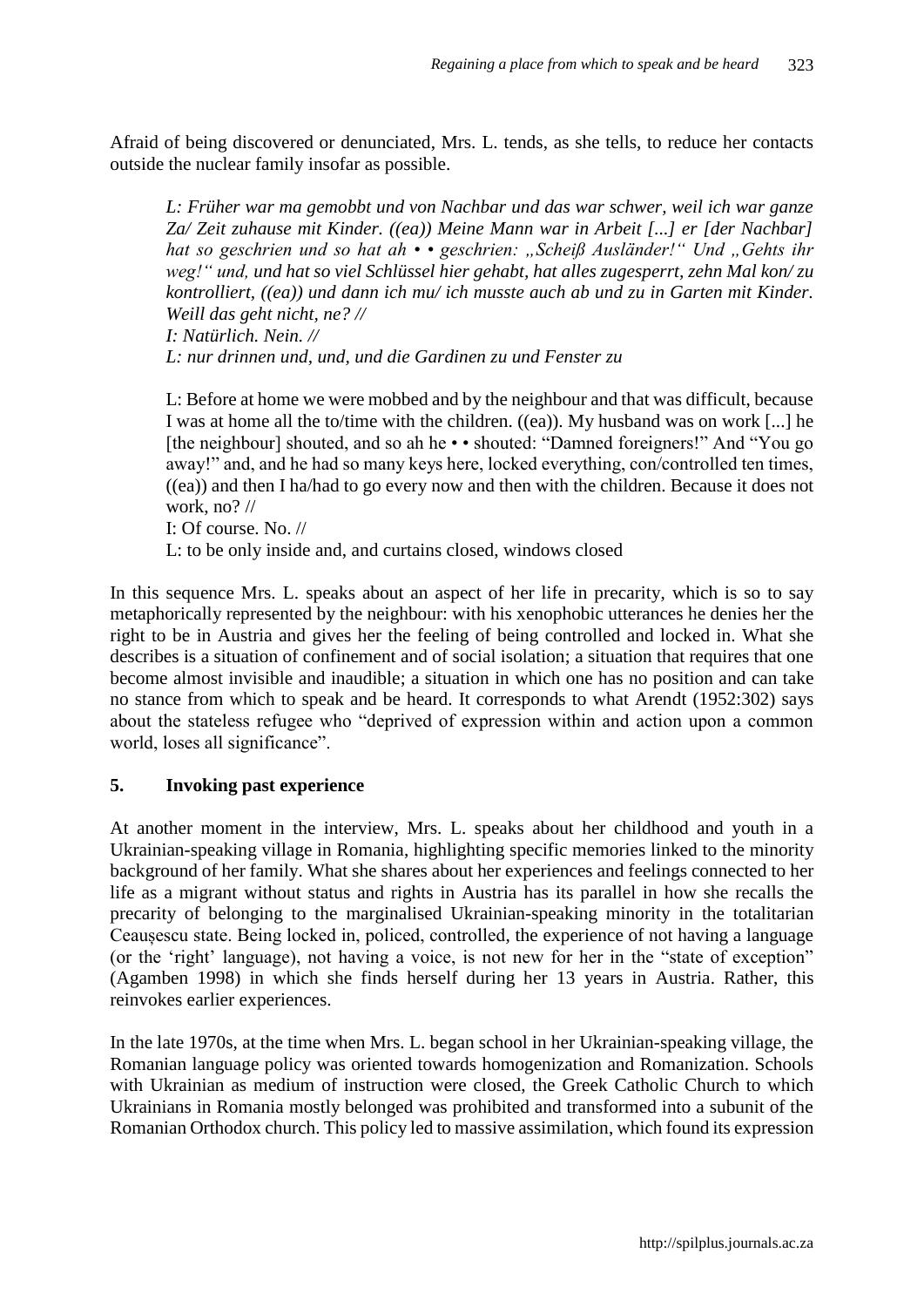in dramatically-dropping numbers of Ukrainians in the official statistics (Yuriychuk 2014:60- 61).

Mrs. L. remembers her first months in a school in which the teacher spoke only Romanian. For her, it is the moment when she first discovers that beyond the small community in which she lives there is a (linguistic) world to which she had to struggle to gain access:

*mit sieben Jahren ich könnte keinee • • • Wort Rumänisch. Und da war ich • • sauer, wütend, (1s)/ ich könnte gar nix mit Lehrerin kommunizieren erste halbe Jahr. [...] ich hab auch rumänische äh • • Staatsbürgerschaft.*‿*Ich hab mich dann danach auch wie a Rumäner gefüllt, aber trotzdem, das, das in Kindheit war • • / für mich war verwirrend, komisch./ Auch schwierig hab ich empfunden./ Nicht jetzt nur auf Sprache, sondern ((ea)) vielleicht mehr auf meine Eltern, ich < weiß es nicht. ((leicht lachend)) > Weill (1s) mit sieben Jahre dann keine Wort, und in/ direkt in eine rumänische Schule, das war schon/* 

'with seven years I did nooo • • • word Romanian. And I was • • sour, angry, (1s)/ I could not at all communicate with the teacher the first half year. [...] I have the Romanian eh • • citizenship.‿I after that also felt like a Romanian, but nevertheless, that, that in childhood was  $\cdot \cdot$  for me confusing, strange. Also as difficult I experienced it. Not only because of language, but ((ea)) maybe more because of my parents, I <don't know. ((laughing a bit))> Because (1s) with seven years then no word, and in/ directly in a Romanian school, that was quite/'

"Sour" and "angry" are the very words Mrs. L. used when in the interview she spoke about her later life in Austria and about not understanding why she and her daughter were not granted residence permits. In this quote, these same words refer again to a case of non-understanding: a non-understanding of the language the teacher speaks and of the situation in which the teacher speaks another language than the learners. She discovers how the limits of her own linguistic repertoire constitute an obstacle to accessing a wider world. In her narrative, the feeling of being linguistically locked-in is linked to a feeling of disappointment and anger.

Speaking about her childhood and youth in the village, Mrs. L. also addresses the problem of being exposed to a permanent pressure to conform:

*< sso war die Mentalität oder ich weiß es nicht. ((schnell)) >((ea)) Aber das war alles*  • • geh/, Wir gehen in die Kirche, weil die Nachbarn gehen auch." Das hat mich so *genervt! [...] "Was sagt die Nachbar?". "Was sagt die Onkel?". Oder ((ea)) sa/ hat meine Mutter gesagt: "Darf ma ned schlafen bis neun, weil Leute sehen keine Rauch."/ So und dann müss ma einheizen in die Früh und dann kann ma noch a bissi legen*

 $\langle$  sso was the mentality or I don't know. ((fast))  $\langle$  (ea)) But that was all • • go/ "We go to church because the neighbours do the same." This annoyed me so! [...]"What does the neighbour say?". "What says the uncle?". Or ((ea)) sa/ said my mother: "One must not sleep until nine, because the other people don't see smoke. "/ So and we had to light a fire in the morning and then could lie a little longer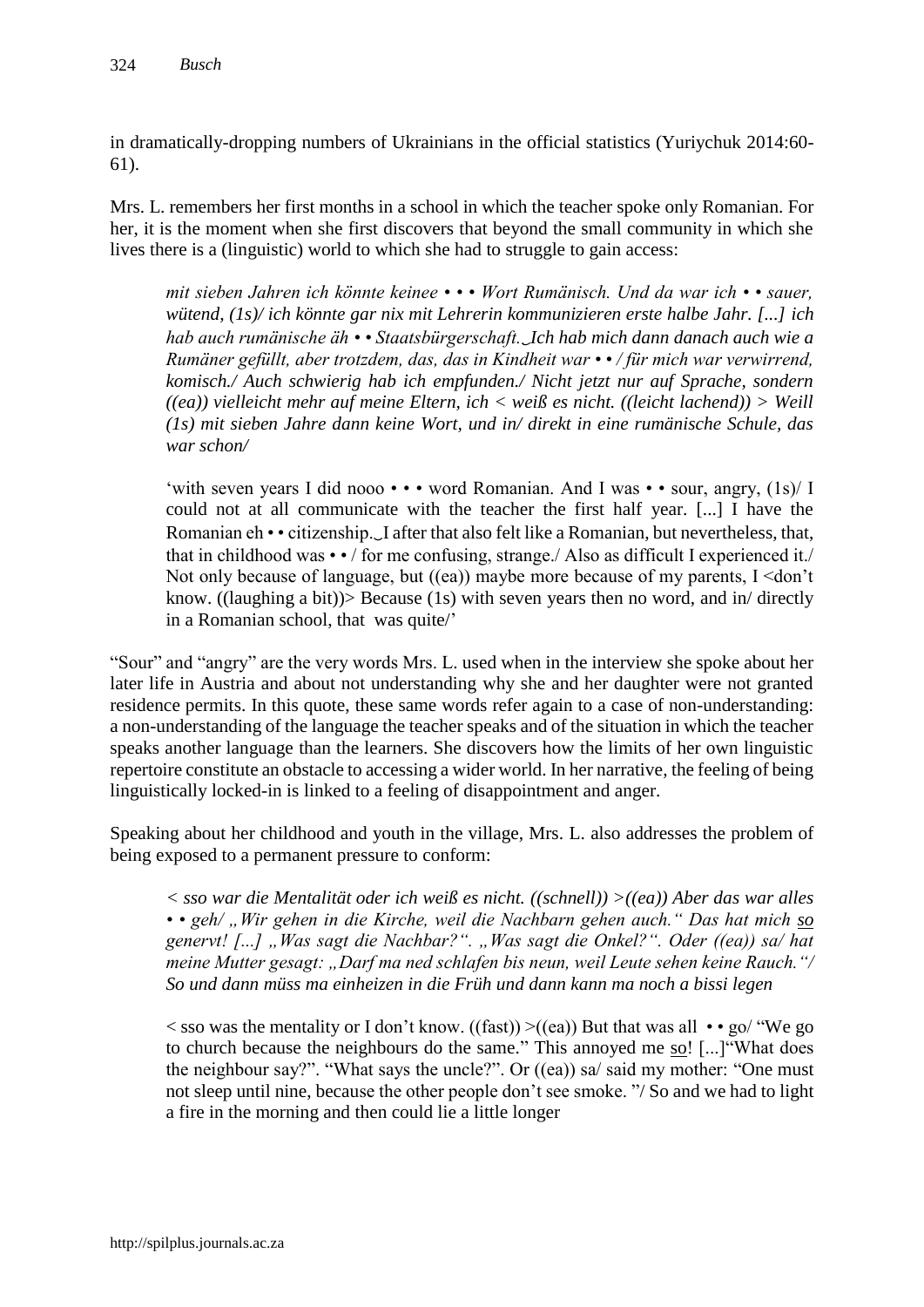Mrs. L. concludes the sequence on her childhood and youth in Romania by saying: *wir waren sehr zugesperrt mit Kommunismus./ Mit Ceaușescu* ('we were very locked up with communism./ With Ceaușescu'). Mrs. L. recalls how she was irritated by the pressure exerted by her mother to not stand out; to do what everybody did or at least to pretend to do so. The pressure to conform that exists in a group that constitutes itself or is constituted by others as a community can be particularly strong in situations where a minority is singled out and discriminated against. It can then be experienced as a double pressure: on the one hand to conform to the language and the assimilatory discourse of the majority, and on the other to conform to the reaction of the minority group to retrench or shrink into itself. Jacques Derrida (2014a, 2014b) discusses a similar phenomenon, drawing on his own experience as a Jewish boy in Algeria expelled from school as a result of the anti-Semitic regulations of the French colonial regime during the Vichy era. For Derrida, this biographic event has, as he elaborates, the meaning of a traumatic key experience of non-belonging and at the same time of a first revolt. The child's revolt is directed against the racist, anti-Semitic 'gregarism' of the followers of the regime as well as, strangely, against the sometimes similarly gregarian reactive solidarity (*solidarité réactive*) of a community that in a move of self-protection withdraws into itself.

Mrs. L. refuses and criticizes her mother's attitude regarding the neighbours, the uncle, the rumours in the village, as a mimicry: one does not necessarily have to conform entirely but one has to at least pretend to do so. This is a form of the 'doublethink' which Tzvetan Todorov (1985), drawing on his own experiences in post-war Bulgaria, identified as a characteristic phenomenon in totalitarian countries. Elaborating on Bakhtin, he notices an incoherent copresence of two discourses responding to a schizophrenic situation – a public one that conforms to a stable ideology (*vérité de conformité*), and a private one that adapts itself to the contingent circumstances of the moment (*vérité d'adéquation*). Following Todorov, the transition from one discourse to the other, the choice of the adequate verbal registers, is perfectly mastered by every speaker without ever having to be learnt. In Todorov's view, such a duality is not restricted to totalitarian circumstances, but in no other circumstance is the subject threatened in such a fundamental manner by the possible confusion between the public and the private discourses that need to be meticulously separated at every moment.

#### **6. Linguistic resources for resilience**

A third aspect that came up in the interview is how, in a countermove to the traumatic experience of living in a 'state of exception', of permanent insecurity and social isolation, unexpected and underestimated linguistic resources can be developed and can become a means of strengthening resilience. Such resources include an awareness of the potential that lies in what I would call a "heteroglossia of survival"; in the capacity to mobilize means of expression associated with the semiotic dimension of language (Kristeva 2002), as well as in the struggle for recognition through which it becomes possible to re-position oneself, to regain a place from which to speak.

Mrs. L. tells us that she could occasionally escape from isolation and communicate with neighbours who had migrated from Bosnia, Bulgaria and Turkey. Their different languages as well as Mrs. L.'s Ukrainian helped to develop a common way of speaking: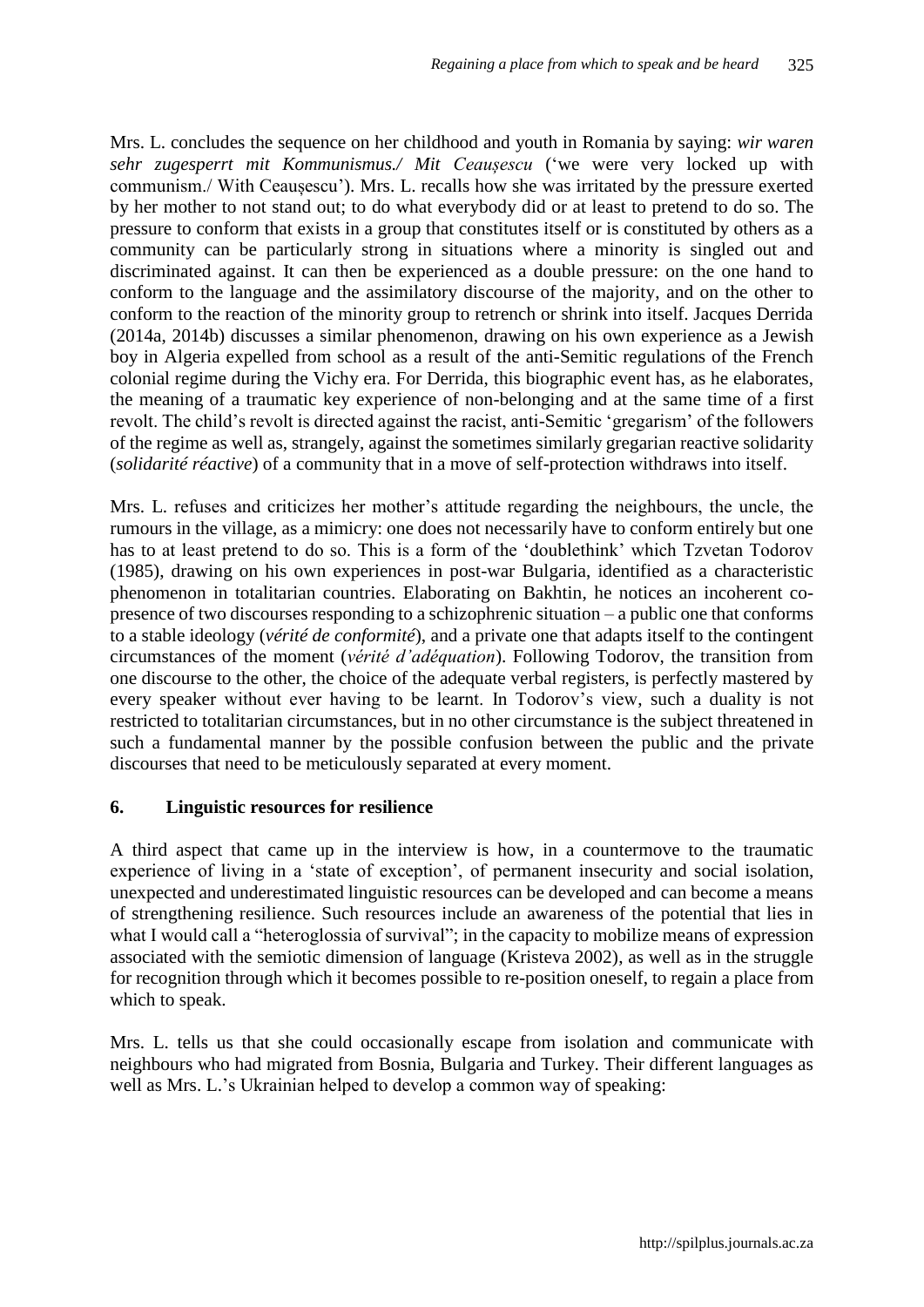*Und da hab ich a bissi auf < Ukrainisch ((lachend)) > und, und, und • war bissi gemischt, und • • is gegangen. Wir könnten uns • v/ wie sagt ma, verständigen.* 

'And then I did a little in  $\leq$  Ukrainian ((smiling))  $\geq$  and, and, and • was a little mixed, and/ • • it worked. We could • h/ how does one say, communicate.'

In her words, Mrs. L. describes a kind of translanguaging that draws on the heterogeneity of the linguistic resources and repertoires that she and her neighbours bring into their interactions. The common ground is not a specific lingua franca (e.g. German), but a heteroglossic speech. Translanguaging here appears not to be primarily a means of stylization or of identification with a group, but an attempt to break through the imposed speechlessness, thereby making social and linguistic survival possible. Whereas questions of language and migration are mostly dealt with in terms of an assumed dichotomy between the language of the country of origin and the language of the country of destination – whereby the degree of competence in the language of the 'host country' is often considered to be a yardstick by means of which to measure successful or failed 'integration' – Mrs. L.'s example makes it obvious that the entire linguistic repertoire plays a pivotal role when it comes to gaining a foothold in a new environment.

Like most of the persons who were interviewed within our project on language and trauma, Mrs. L. mentions specific forms of speech that could be summarized as forms that foreground the poetic or semiotic dimension of language:

*Und auch, auch, auch das Singende in die Kirche, das / das gefällt mir • so, so von • • Hören. • Von • / weil die Wörter is/ die Bedeutung ist gleich.* 

'And also, also, also the chant in the church, that  $\overline{I}$  like that • so, so from • • hearing. • From• / because the words is/ the meaning is the same.'

In the rhythmic intonations of the liturgical chants, the priority is not on the transfer of information but rather on the material qualities of the sign, such as rhythm and intonation. This is what Julia Kristeva (2002) calls "semiotic speech", which in her opinion is characterized by heterogeneousness towards signification. Drawing on the babbling and rhythmic intoning in early childhood, the semiotic is reinvoked in poetic and 'musical' language or in language games. Kristeva ascribes a particular relevance to this semiotic dimension of language in situations of crisis, when "the speaking subject [is] threatened by the collapse of the signifying function" (Kristeva 2002:101). A momentary loss of the signifying function can also manifest itself in the case of traumatic experience. The difficulty of putting traumatic experience into words, of representing it symbolically through language and integrating it into a narrative of the Self, contributes to the foregrounding of this other semiotic dimension of language.

Finally, in the interview Mrs. L. expresses her strong desire to improve her German, which she learnt, as she relates, by watching TV and reading magazines or books. At several points in the interview Mrs. L. insists on how important German is for her: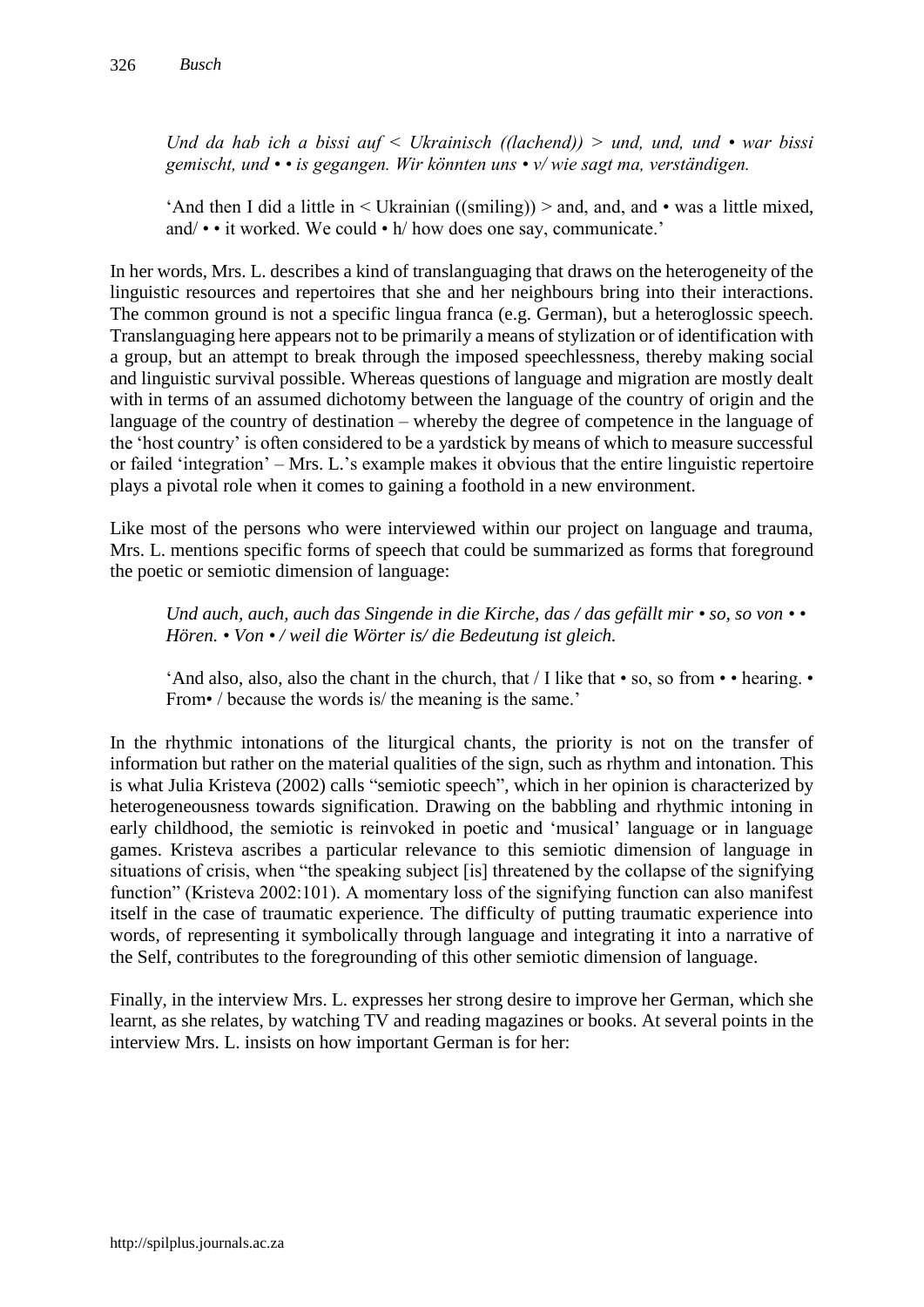*Ja. Das liegt mir am Herzen. [...] ohne deutsche Sprache ich könnte mir nicht vorstellen, hier zu leben, mein ich, • dass es ohne eine Sprache in eine Land, is sehr schwer. [...] Ahm • • ich bin froh, dass ich die Sprache • • gelernt habe, • ((ea)) ahm • ich bin noch nicht zufrieden, • • ich möchte gern (2,5s)/ ich mach das fast wie perfekt [...] ich finde sehr wichtig, weil ich hier lebe und • • mit meine Kinder und Familie/ und gefällts mir auch. Kann man auch in mehrere • • Länder • benützen • • is für mich is a Fremdsprache, (1,5s) ahm (1,5s) ja.*

'Yes. It is dear to my heart. [...] without the German language I could not imagine living here, I think • that without a language in a country it is very difficult. [...] Ahm • • I am glad that I learnt • • the language, • ((ea)) ahm • I am not yet satisfied, • • I would like  $(2.5s)$  that I do that almost perfectly [...] I find very important because I live here • • with my children and my family [...] • and I like it too. One can use it in • • several countries  $\cdot \cdot$  is for me is a foreign language, (1,5s) ahm (1,5s) yes.'

In several of the interviews carried out in the course of our research project, interviewees expressed their ambivalent attitudes towards German. They perceived it as a language that is indispensable and highly desirable but at the same time almost unattainable. This shows the impact of the paternalistic 'integration through language' discourse that stipulates that one does not just have to learn German but that one has to *want* to learn it, because it is for one's own good (Dorostkar 2012). Mrs. L.'s insistence on linguistic perfection and, as she explains later in the interview, on mastering the grammar suggest that this discourse does not foreground the role of language in everyday communication, but linguistic normativity as a gate-keeping device. On the level of the lived experience of language, this means that speakers perceive themselves – through the eyes of an imagined other – as deficient, knowing that they will never be acknowledged as legitimate speakers. On the other hand, the wish to speak German also corresponds to Mrs. L.'s desire to regain ground, a stance from which she can again relate to the world. This idea is expressed in the above quote in which Mrs. L. evokes the possibility that German can also grant access to other countries.

When Mrs. L., after 18 years of waiting and stressful precarity, finally obtained a residence permit in Austria, she first reacted by allowing herself to live out the accumulated exhaustion. Only towards the end of her stay in the clinic, at the time when the interview was carried out, did she become aware that her new status offered greater predictability and security and could allow her to overcome the compulsion to make herself invisible and inaudible. Regaining a place from which she can speak means that she can position herself in relation to others and, step by step, overcome the violence of voicelessness.

## **7. Conclusions**

As one can understand from Mrs. L.'s narrative, the denial of fundamental rights – in her case, for example, the right to a family life – that goes hand in hand with conditions of displacement and precarity is experienced, with regard to language, on different levels: on the level of discourse, xenophobic and racist discourses (represented in Mrs. L.'s narrative by the hostile neighbour), as well as legal regulations and bureaucratic practices that express policies of exclusion, can be experienced as a threat to one's existence. On the level of language use, the experience of being constantly and exclusively judged on one's competence in a single monolanguage (the official language of the country of arrival) can be lived as a humiliation and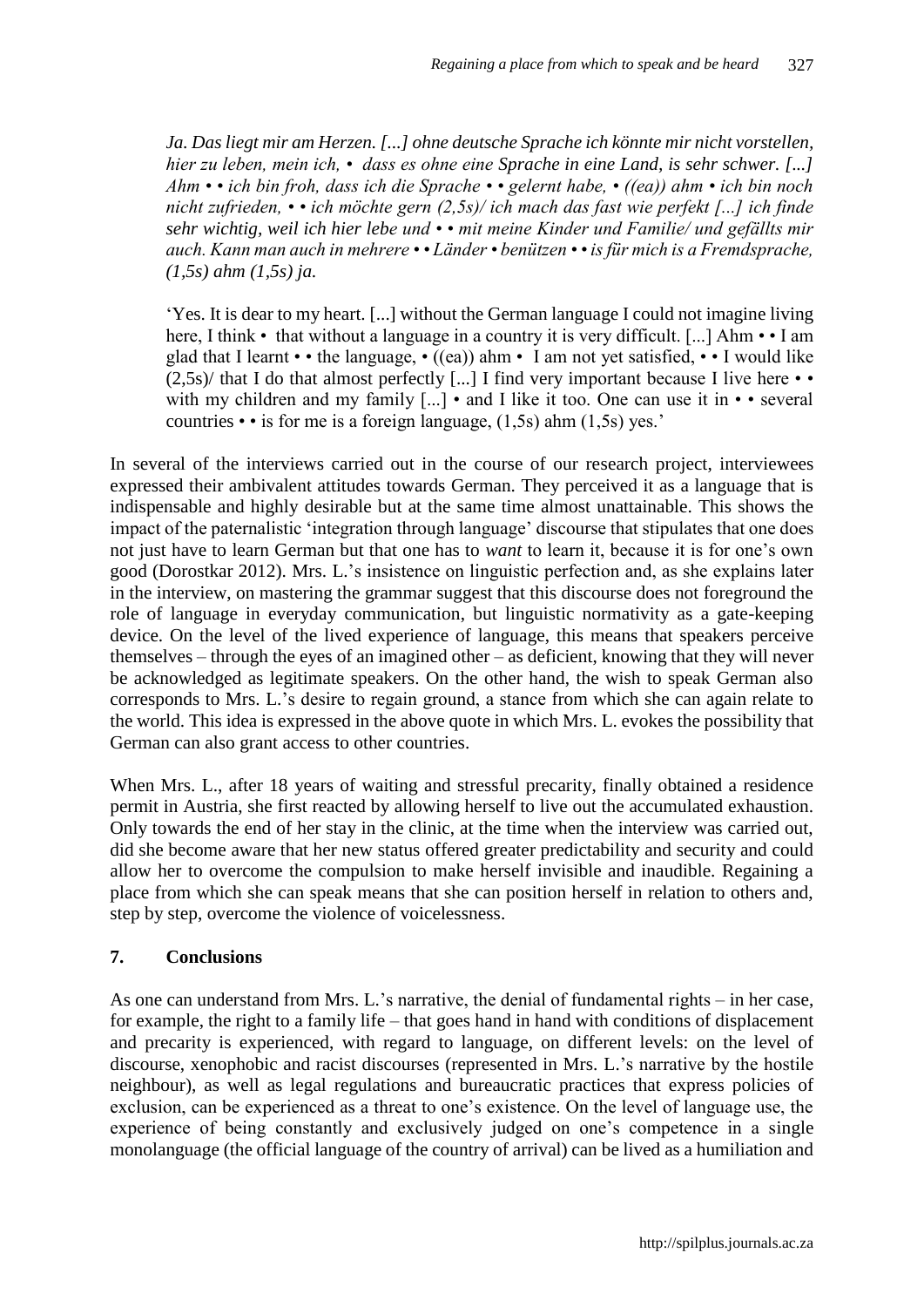offence against one's dignity. On the level of voice, the refusal of a legitimate position in the social world makes it extremely difficult to position oneself as a speaker with regard to others.

These multiple ways in which one's quality and integrity as a speaking subject are denied can be lived, as expressed by Mrs. L., as a long-lasting painful and traumatizing stress. At the same time, her narrative reveals a remarkable ability throughout her life trajectory to develop strengths and resources when confronted with extremely difficult situations: she manages, after 5 years of imposed separation, to reunite her family; she fights courageously for another 13 years to obtain residence permits for her daughter and herself; she discovers the power of the poetic, semiotic dimension of language that allows for relaxing moments; she develops specific heteroglossic practices to communicate with migrant women next door; in order to be able to relate herself to a wider world she teaches herself German and, after her long years of a life in suspense, she makes considerable efforts to engage in a professional life.

As Reddemann (2011) explains, recovery from trauma cannot be conceived of as *restitutio ad integrum* but only as a process that leaves scars. It cannot be seen simply as an individual process, but rather as equally dependent on the immediate social environment and the larger socio-political framing. One of the factors that can help to strengthen resilience is the acknowledgment of the suffering that one went through and the possibility of integrating one's own traumatic experience into a bigger narrative that allows, at least to some extent, to make this experience understandable for oneself and for others. But it is equally important to acknowledge and value personal resources that people can rely on or are able to develop; e.g. the linguistic resources that displaced people bring with them or develop according to their immediate needs. And finally it is crucial to be out of danger, to be in a situation that is perceived as safe and secure and to become part of social networks through which one can reopen and re-position oneself towards others and the world. Only then can one find ways to break through the "violence of voicelessness", to again develop "expression within and action upon a common world" (Arendt 1952:302), to gain the "freedom to have one's voice heard, freedom to develop a voice worth hearing" (Hymes 1996:64).

## **References**

Agamben, G. 1998. *Homo sacer: Sovereign power and bare life.* Stanford: Stanford University Press.

Anthonissen, C. 2006a. The language of remembering and forgetting. *Journal of Language and Politics* 5(1): 1-13.

Anthonissen, C. 2006b. Critical discourse analysis as an analytic tool in considering selected, prominent features of the TRC testimonies. *Journal of Language and Politics* 5(1): 71-96.

Anthonissen, C. 2009. Considering the violence of voicelessness: Censorship and selfcensorship related to the South African TRC process. In R. Wodak, B. Auer, G. Borea (eds.) *Confronting traumatic pasts. An international comparison.* Wien: Passagen Verlag. pp. 97-122.

Antonovsky, A. 1979. *Health, stress and coping.* San Francisco: Jossey-Bass Publishers.

Arendt, H. 1952. *The origins of totalitarianism*. New York: Harcourt Brace.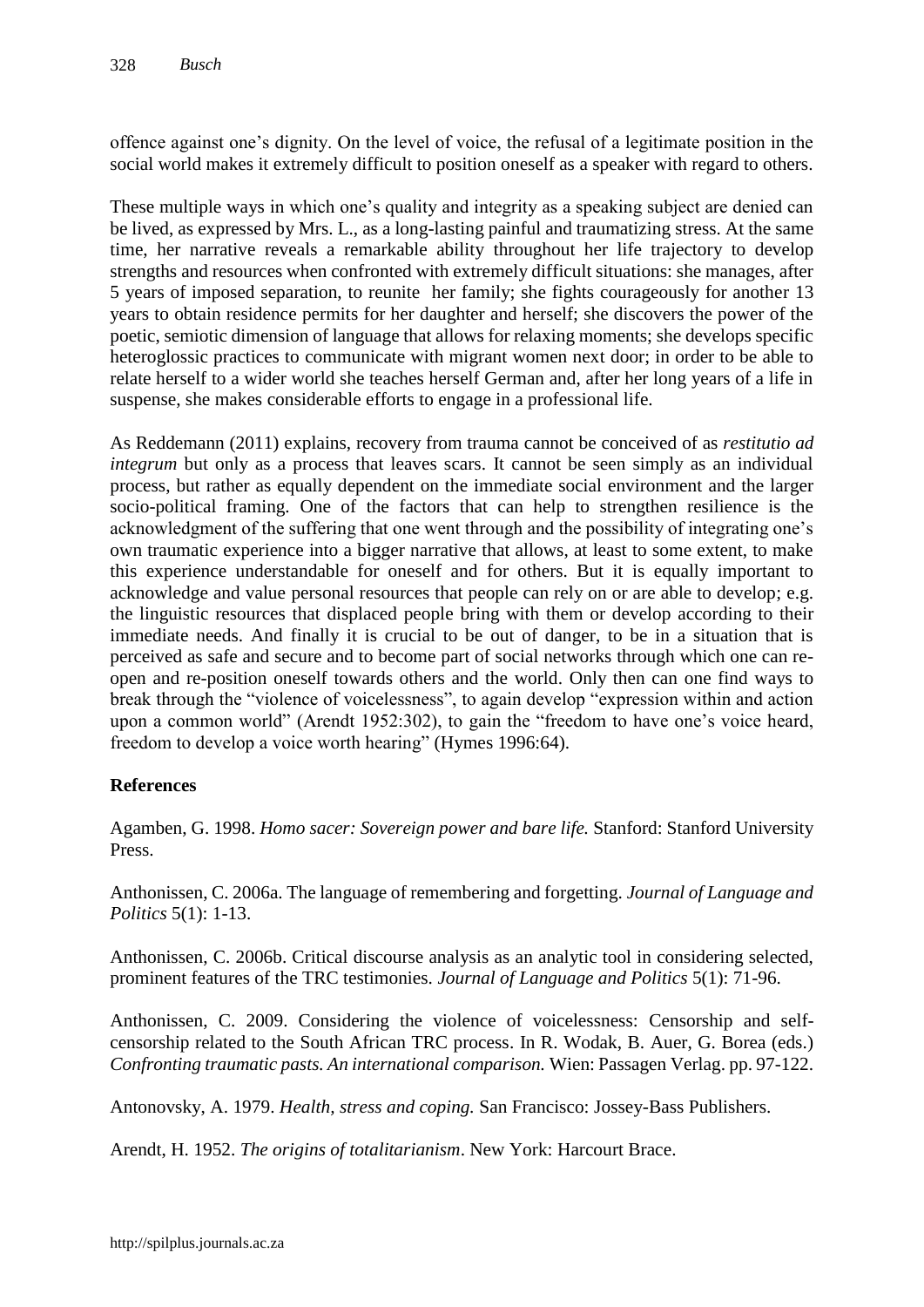Bakhtin, M. 1981. Discourse in the novel (1934–35). In M. Bakhtin, *The dialogic imagination* (ed. Michael Holquist). Austin: University of Texas Press. pp. 259-422.

Busch, B. 2012. The linguistic repertoire revisited. *Applied Linguistics* 33(5): 503-523.

Busch, B. 2015. Expanding the notion of the linguistic repertoire: On the concept of Spracherleben – the lived experience of language. *Applied Linguistics* 36 (electronic version). Available online:

http://applij.oxfordjournals.org/content/early/2015/07/23/applin.amv030.abstract.

Cuéllar, A. C. 2005. Unravelling silence: Violence, memory and the limits of anthropology's craft. *Dialectical Anthropology* 29(2): 159-180.

Derrida, J. 2014a. Avouer – l'impossible. "Retours", repentir et réconciliation (1998). In J. Derrida, *Le dernier des Juifs.* Paris: Galilée. pp. 13-65.

Derrida, J. 2014b. Abraham, l'autre. In J. Derrida, *Le dernier des Juifs.* Paris: Galilée. pp. 67- 126.

Dorostkar, N. 2012. Linguistischer Paternalismus und Moralismus: Sprachbezogene Argumentationsstrategien im Diskurs über 'Sprachigkeit'. *Aptum* 1: 61-84.

Fischer, G. and P. Riedesser. 1998. *Lehrbuch der Psychotraumatologie.* Berlin: Springer.

Fischer, M. 2012. "Die Welt ist fort, ich muss dich tragen" (Celan) – Zum sprachlichen Umgang mit Grenz-(Nicht-)Erfahrung. In E. Angehrn and J. Küchenhoff (eds.) *Macht und Ohnmacht der Sprache. Philosophische und psychoanalytische Perspektiven.* Weilerswist: Velbrück. pp. 137-160.

Husserl, E. 1939/1985. *Erfahrung und Urteil. Untersuchungen zur Genealogie der Logik*. 6. Aufl. Hamburg: Meiner.

Hymes, D. 1996. *Ethnography, linguistics, narrative inequality: Toward an understanding of voice.* London: Taylor & Francis.

Janet, P. 1904. L'amnésie et la dissociation des souvenirs par l'émotion. *Journal de Psychologie Normale et Pathologique* 5: 417-53.

Kristeva, J. 2002. From one identity to an Other (1975). In K. Oliver (ed.) *The portable Kristeva*. Updated edition. New York: Columbia University Press. pp. 93-115.

Merleau-Ponty, M. 2002. *Phenomenology of perception*. London: Routledge & Kegan Paul.

Reddemann, L. 2011. *Psychodynamisch Imaginative Traumatherapie PITT – Das Manual.* Stuttgart: Klett-Cotta.

Todorov, T. 1984. *Mikhail Bakhtin: The dialogical principle.* Manchester: Manchester University Press.